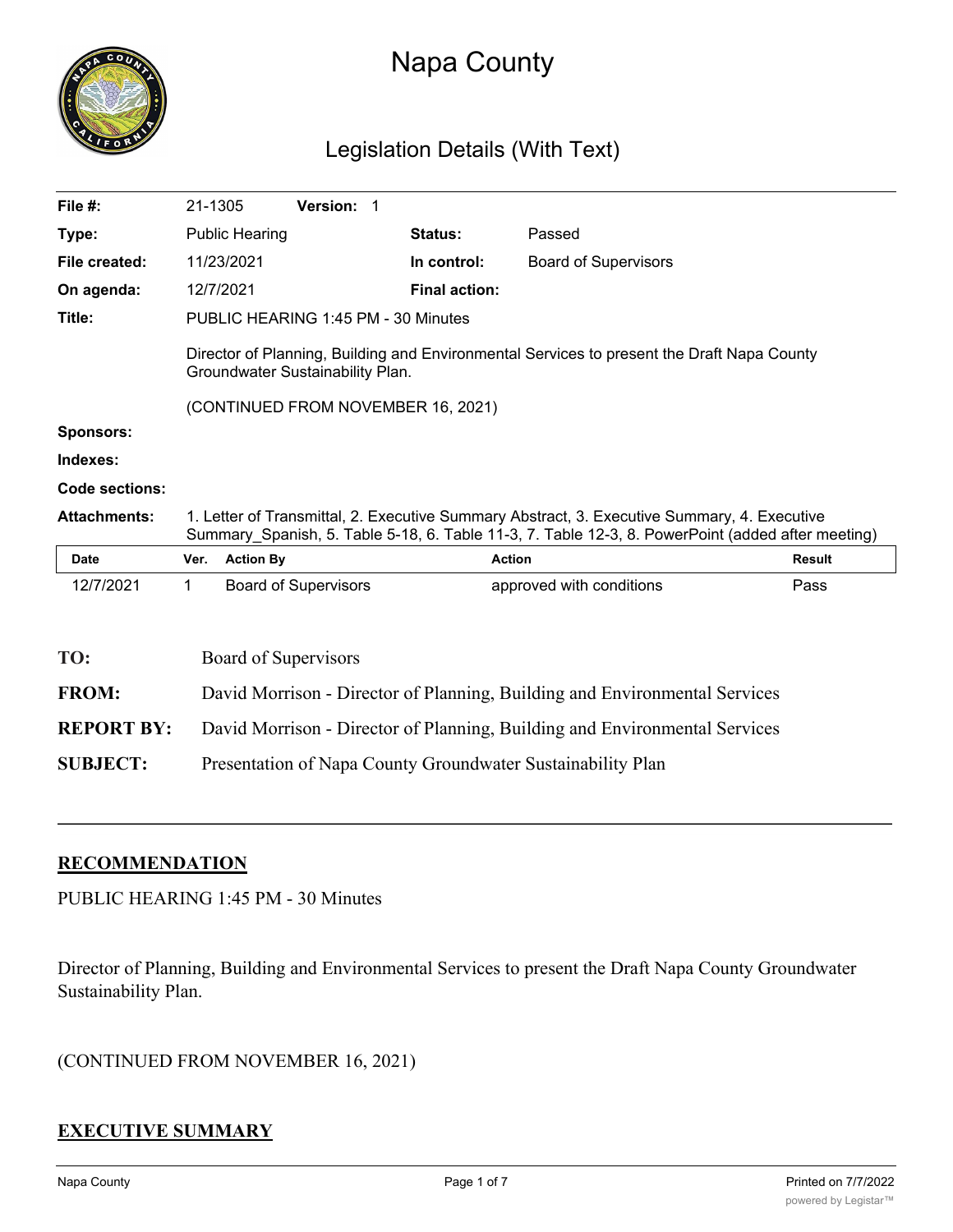The Sustainable Groundwater Management Act (SGMA) of 2014 requires the implementation of groundwater sustainability planning and management for groundwater basins or subbasins that the California Department of Water Resources (DWR) has designated as medium or high priority. Napa County contains one high priority basin, the Napa Valley Subbasin (Subbasin) for which a groundwater sustainability agency (GSA) was formed in December 2019. All medium and high priority subbasins within California must adopt Groundwater Sustainability Plans (GSPs) by January 31, 2022.

A 25-member Groundwater Sustainability Plan Advisory Committee (GSPAC) was formed in June 2020 to advise the Napa County GSA Board of Directors on the preparation of the GSP with policies and recommendations to manage and ensure the long-term protection and availability of groundwater resources within the Subbasin. The GSPAC met 21 times over the course of 18 months and during its final meeting on November 16, 2021, a supermajority of committee members voted to recommend the NCGSA adopt the GSP.

GSPAC bylaws, which required that the Committee make their recommendation to the Napa County Groundwater Sustainability Agency (NCGSA) by November 1, 2021, were subsequently amended by the NCGSA on October 19, 2021, to extend the deadline to November 19, 2021. The GSP was transmitted to the NCGSA along with a Transmittal Letter co-authored by GSPAC Chair David Graves and Vice Chair Alan Galbraith on November 19, 2021.

## **PROCEDURAL REQUIREMENTS**

- 1. Chair introduces item
- 2. Presentation by staff
- 3. Public comments
- 4. Motion and second to consider adoption of the GSP.

## **FISCAL & STRATEGIC PLAN IMPACT**

| Is there a Fiscal Impact?               | Yes                                                    |
|-----------------------------------------|--------------------------------------------------------|
| Is it currently budgeted?               | Yes                                                    |
| Where is it budgeted?                   | Org 2720000                                            |
| Is it Mandatory or Discretionary?       | Mandatory                                              |
| Is the general fund affected?           | Yes                                                    |
| Future fiscal impact:                   | Analysis of future impact is pending                   |
| Consequences if not approved:           | County would be out of compliance with the Sustainable |
|                                         | Groundwater Management Act (SGMA)                      |
| County Strategic Plan pillar addressed: | Vibrant and Sustainable Environment                    |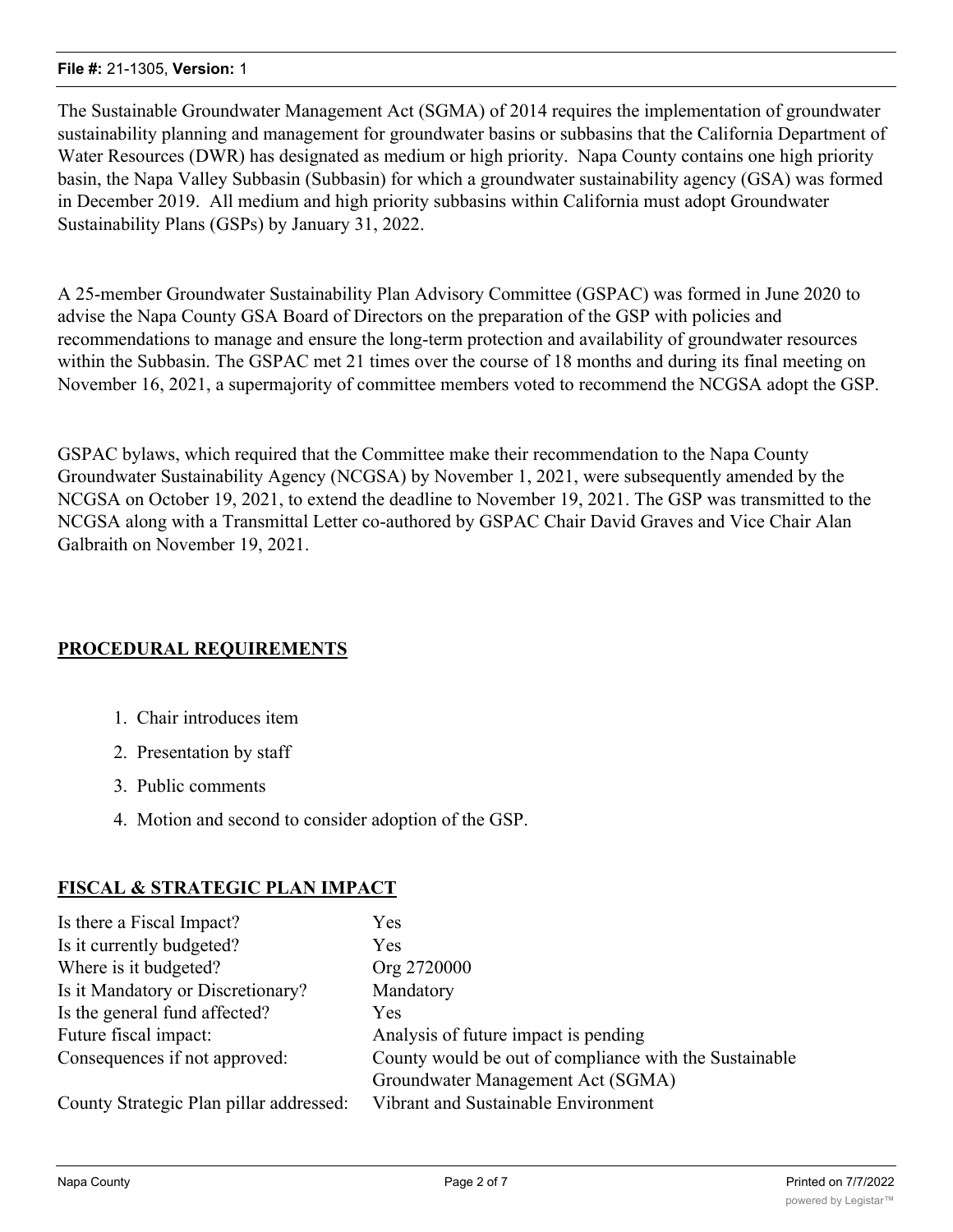## **ENVIRONMENTAL IMPACT**

ENVIRONMENTAL DETERMINATION: The proposed action is not a project as defined by 14 California Code of Regulations 15378 (State CEQA Guidelines) and therefore CEQA is not applicable.

## **BACKGROUND AND DISCUSSION**

#### **Brief History of Groundwater Management**

In many ways, the adoption of a Groundwater Sustainability Plan (GSP) is another step in the continuum of proactive groundwater management by Napa County. From groundwater data collected since the 1960s to the first Groundwater Ordinance adopted in 1999, Napa County has managed environmental resources through land use controls and other regulations for over five decades. Although the terminology was different, the Board of Supervisors (BOS) has understood since the 1960s that the "sustainable yield" of groundwater should not be exceeded (Draft GSP Section 3.3.1).

Efforts over the decades have included:

- Groundwater data collection (since the 1960s)
- Establishment of the Napa Valley Agricultural Preserve (1966)
- Napa Valley safe yield analysis and permitting actions, including the Water Availability Analysis policy and guidance, to avoid undesirable results (first implemented in 1991 and later revised in 2003, 2007, and 2015)
- A collaborative effort to develop the Napa River Watershed Owner's Manual (1992)
- Napa County BOS adopted Ordinance No. 1162 with the intent to regulate the extraction and use and promote the preservation of the County's groundwater resources (first adopted in 1999)
- · Formation of the Watershed Information and Conservation Council (2002)
- Private-public partnerships to restore watershed function and aquatic habitat, including the Rutherford Reach Restoration Project (2002) and Oakville to Oak Knoll Reach Restoration project (in progress)
- · Groundwater Resources Advisory Committee (2011-2014) and work to enhance groundwater and surface water monitoring and advance hydrogeologic studies
- Additional efforts during the past decade directed towards sustainable groundwater management including mapping groundwater dependent ecosystems, water budget analyses, and estimating the sustainable yield for the Napa Valley Subbasin (since 2009)
- Basin Analysis Report for the Napa Valley Subbasin, an Alternative submittal per the requirements of Water Code Section 10733.6 (b)(3) (2016)
- Northeast Napa Management Area (established in 2018)
- · Current efforts underway by the Groundwater Sustainability Plan Advisory Committee (GSPAC) to advise the Napa County Groundwater Sustainability Agency (GSA) on the preparation of a GSP for the Napa Valley Subbasin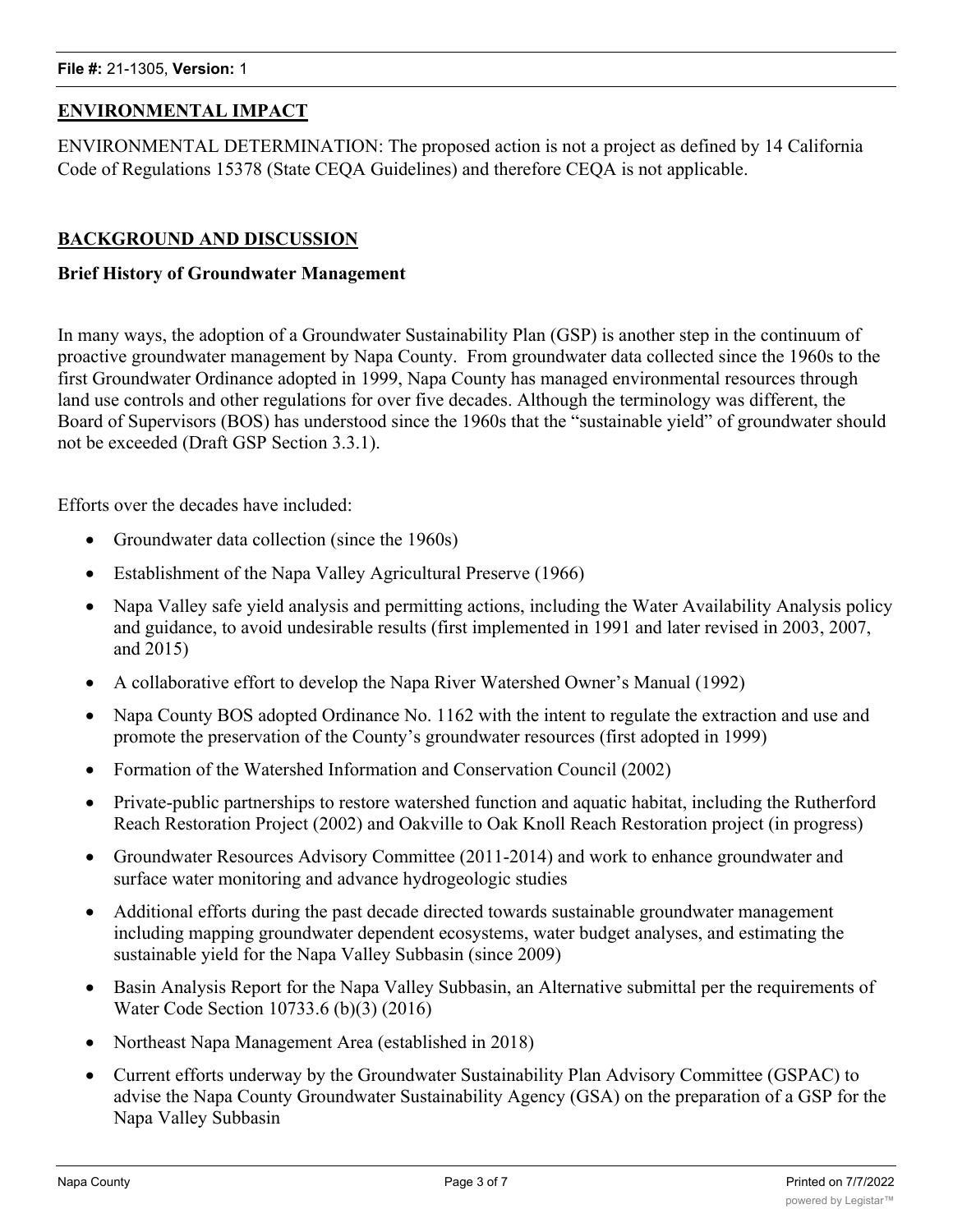Annual Reports beginning in 2014 and submitted to DWR since 2017

While development of the GSP was specifically mandated by the Sustainable Groundwater Management Act, it is truly the outcome of work that commenced many years prior to SGMA's passage.

#### **Sustainable Groundwater Management Act**

In September 2014, Governor Jerry Brown signed the Sustainable Groundwater Management Act (SGMA), a three-bill legislative package now codified in Section 10720 et seq. of the California Water Code. Effective in California on January 1, 2015, SGMA provides a framework for the sustainable management of groundwater resources.

SGMA encourages groundwater management at the local level. Local agencies form GSAs to develop and implement GSPs to guide the sustainable management of state-defined groundwater basins. The NCGSA was created in December 2019 to manage groundwater resources consistent with the SGMA for the Napa Valley Subbasin.

#### **Sustainability Framework**

SGMA provides a specific planning framework, including definitions related to sustainable groundwater management and timelines for achieving sustainable conditions. The NCGSA must define the Subbasin sustainability goal and achieve the goal within 20 years of GSP implementation. Achieving the sustainability goal means avoiding significant and unreasonable adverse effects related to groundwater conditions (i.e., undesirable results) for six sustainability indicators:

- Chronic lowering of groundwater levels
- Reduction of groundwater storage
- Seawater intrusion
- Water quality degradation
- Land subsidence
- Depletion of interconnected surface water

## **Groundwater Sustainability Plan Advisory Committee**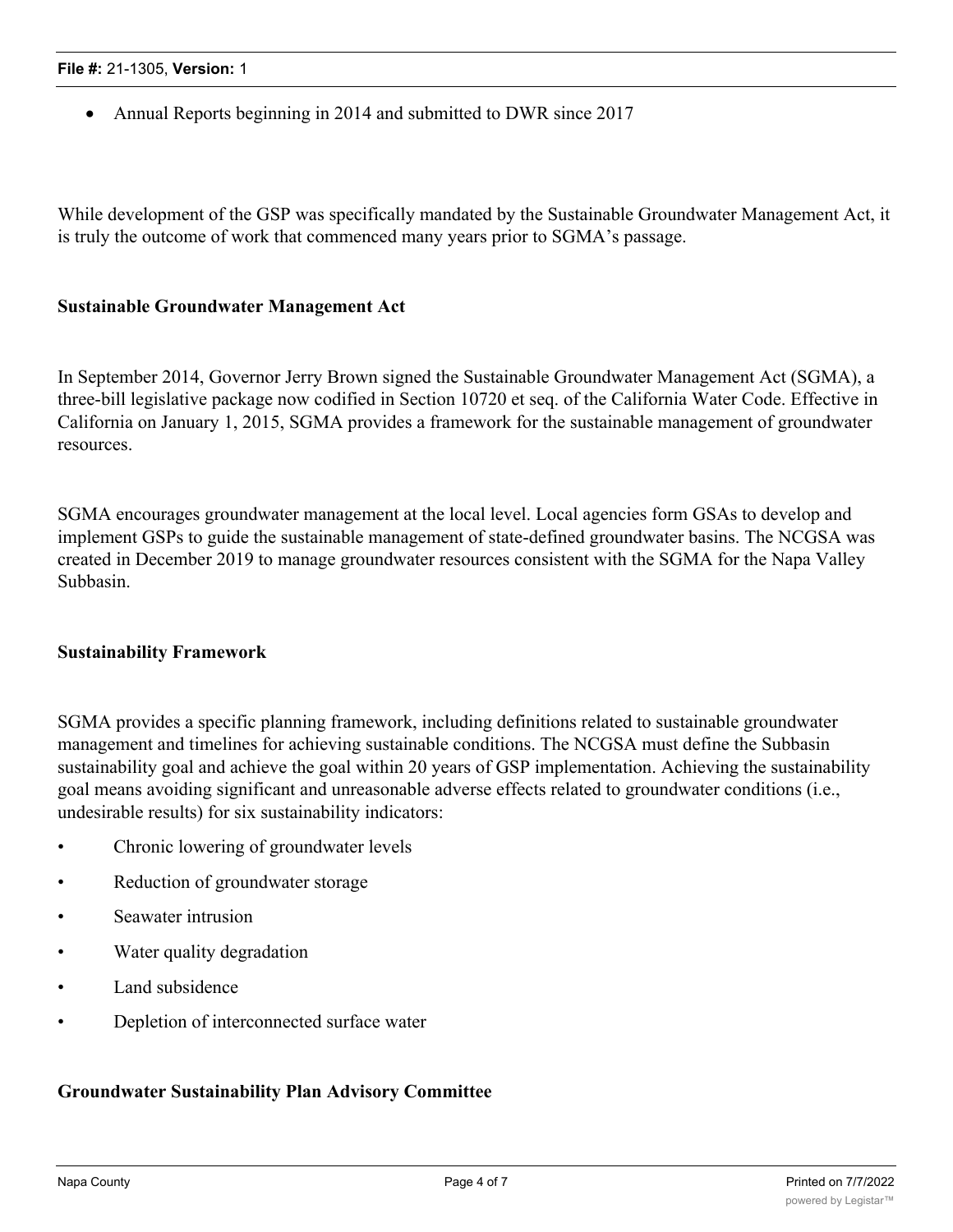#### **File #:** 21-1305, **Version:** 1

The GSPAC was formed in June 2020 to advise the NCGSA Board of Directors on the preparation of the GSP with policies and recommendations to manage and ensure the long-term protection and availability of groundwater resources within the Napa Valley Subbasin. The GSPAC is comprised of 25 geographically diverse members representing beneficial uses and users for a wide array of community, economic, agricultural, and environmental interests within the Subbasin. GSPAC members provided focused input on recommendations during GSP development and guided the development of the Subbasin sustainable management criteria and overall GSP development.

The GSPAC met 21 times over the course of 18 months and during its final meeting on November 16, 2021, 80 percent of committee members voted to recommend the NCGSA adopt the GSP.

## **Groundwater Sustainability Plan**

The purpose of the GSP is to provide a detailed road map for the Napa Valley Subbasin to achieve the goal within 20 years and maintain long-term sustainability indefinitely. The core GSP is over 1,000 pages accompanied by over 4,000 pages of appendices. The complete GSP can be found online here: <https://www.countyofnapa.org/3218/Draft-GSP-Sections-Surveys>

For the convenience of the NCGSA and the public, an Abstract and Executive Summary (in English and Spanish) were produced and are provided with this staff report. Two (2) bound and printed copies of the GSP (including the Spanish language version of the Executive Summary) have been produced for the convenience of any members of the public who prefer to review a hardcopy. They can be found at the following locations during regular business hours: Napa County Library, Reference Desk, 500 Coombs St. and Napa County Administration Building, Department of Planning, Building and Environmental Services, 1195 Third Street, 2<sup>nd</sup> Floor, Napa.

The GSP development process primarily included:

• Characterizing groundwater conditions, identifying data gaps and levels of uncertainty, and developing tools to improve data collection;

Developing sustainable yield estimates and water budgets;

• Defining sustainable management criteria including quantitative measurable objectives, minimum thresholds, and undesirable results; and

• Establishing projects and management actions to achieve and maintain sustainability and avoid undesirable results.

The GSP must consider the interests of all beneficial uses and users of groundwater, and encourage the involvement of diverse social, cultural, and economic interests within the Subbasin during GSP preparation and implementation.

## Technical Work Group

The GSPAC unanimously adopted a recommendation that the NCGSA appoint a Technical Work Group (TWG) with responsibility to advise the NCGSA on matters relating to GSP implementation, including addressing data gaps and strong and timely adaptive management to achieve the Subbasin sustainability goal. Following NCGSA adoption of the GSP, staff will initiate steps to identify and vet potential TWG candidates. For more information, see GSP, Section 11.8.2.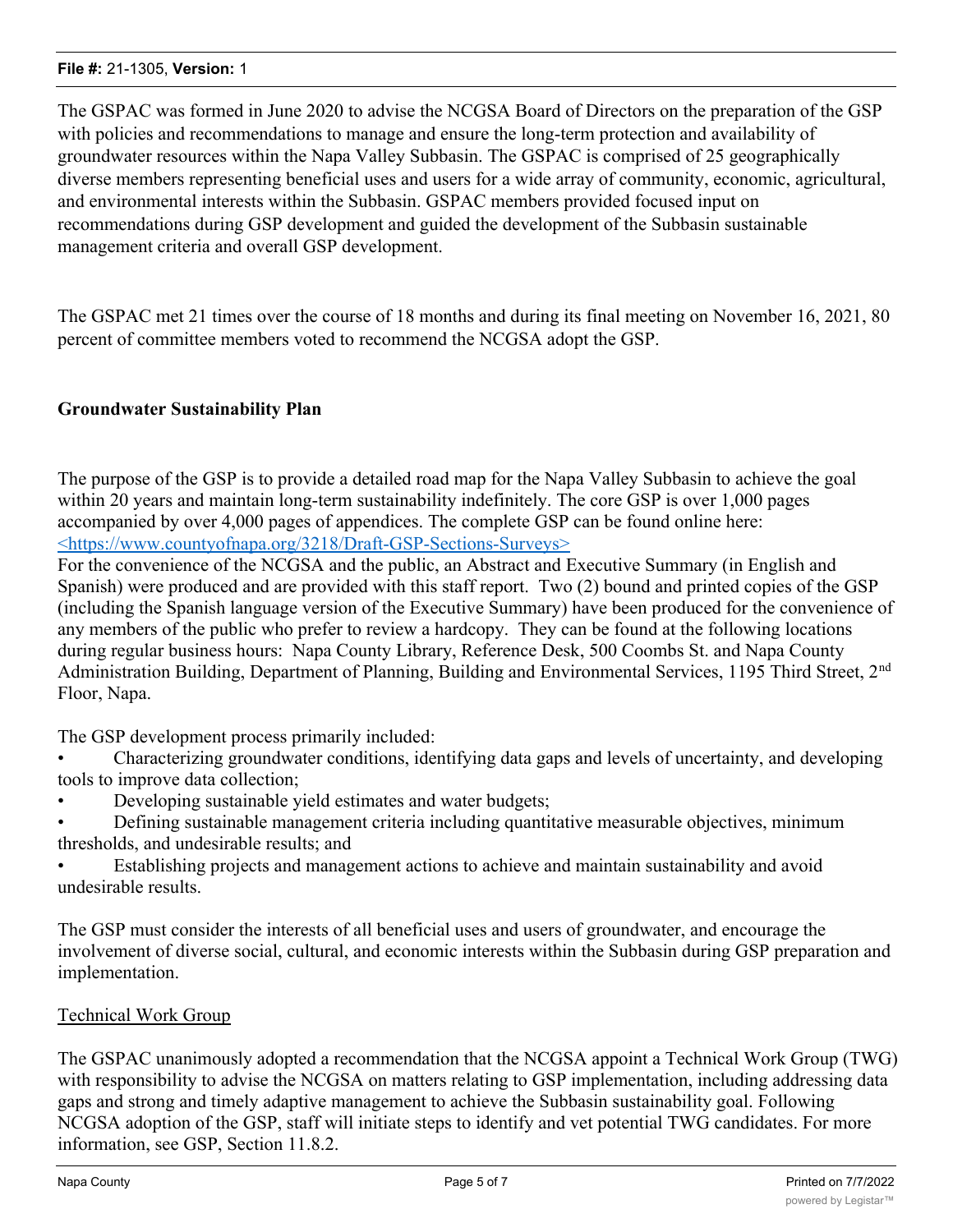## GSP Sustainable Management Criteria

Much of the work of the GSPAC involved defining sustainable management criteria for the six sustainability indicators. The conditions that constitute undesirable results were defined qualitatively and quantitatively for each of the six indicators. For each indicator, minimum thresholds were established, consisting of numeric values at representative monitoring sites in the Subbasin. Undesirable results, i.e., the conditions we want to avoid, are created when these values are exceeded. Triggers have also been established for each of the sustainability indicators to warn of conditions that may lead to potential undesirable results. The TWG has a critical role in reviewing monitoring data, considering corresponding sustainable management criteria, and providing recommendations to the NCGSA for timely implementation of projects and management actions as needed whenever triggers are exceeded to avoid undesirable results from materializing. By implementing and updating these measurable objectives, the GSP will achieve the sustainability goal within 20 years and will continue to protect the Subbasin beyond the 50-year planning horizon.

Table 11-3 summarizes minimum thresholds, triggers, and undesirable results along with potential response actions including projects and/or management actions, which could be taken as needed to avoid undesirable results.

## GSP Monitoring Networks and Recommended Network Additions

Monitoring networks are designed to promote the collection of data of sufficient quality, frequency, and distribution to characterize groundwater and related surface water conditions in the Subbasin and evaluate changing conditions that occur during GSP implementation.

Existing and planned monitoring sites for the following nine GSP networks include:

- 1. Groundwater level monitoring: 56 wells (16 additional planned)
- 2. Groundwater quality monitoring: 37 wells (16 additional planned)
- 3. Groundwater storage change monitoring: 26 sites (10 additional planned)
- 4. Seawater intrusion monitoring: 16 wells (2 additional planned)
- 5. Surface water quality monitoring: 7 sites (4 additional planned)
- 6. Stream stage and stream discharge monitoring: 20 sites (10 existing sites planned to be upgraded)
- 7. Interconnected surface water monitoring: 16 wells (8 additional planned)
- 8. Groundwater dependent ecosystem monitoring: 15 wells (8 additional planned)
- 9. Land surface elevation monitoring: 8 land surface elevation benchmark sites and 15 well sites

For more information see GSP Sections 5 and 12 and Tables 5-18 and 12-3.

#### GSP Implementation

As noted in the Transmittal Letter from the GSPAC Chair and Vice Chair, timely implementation of the GSP is critical and was a matter of great importance to the GSPAC.

Table 12-3 of the GSP summarizes recommended implementation actions grouped into three general categories: Projects and Management Actions (PMAs), Monitoring Subbasin Conditions, and Model and Water Budget Refinement. The data gap or objective to be addressed (including uncertainty) is also summarized for each recommended action.